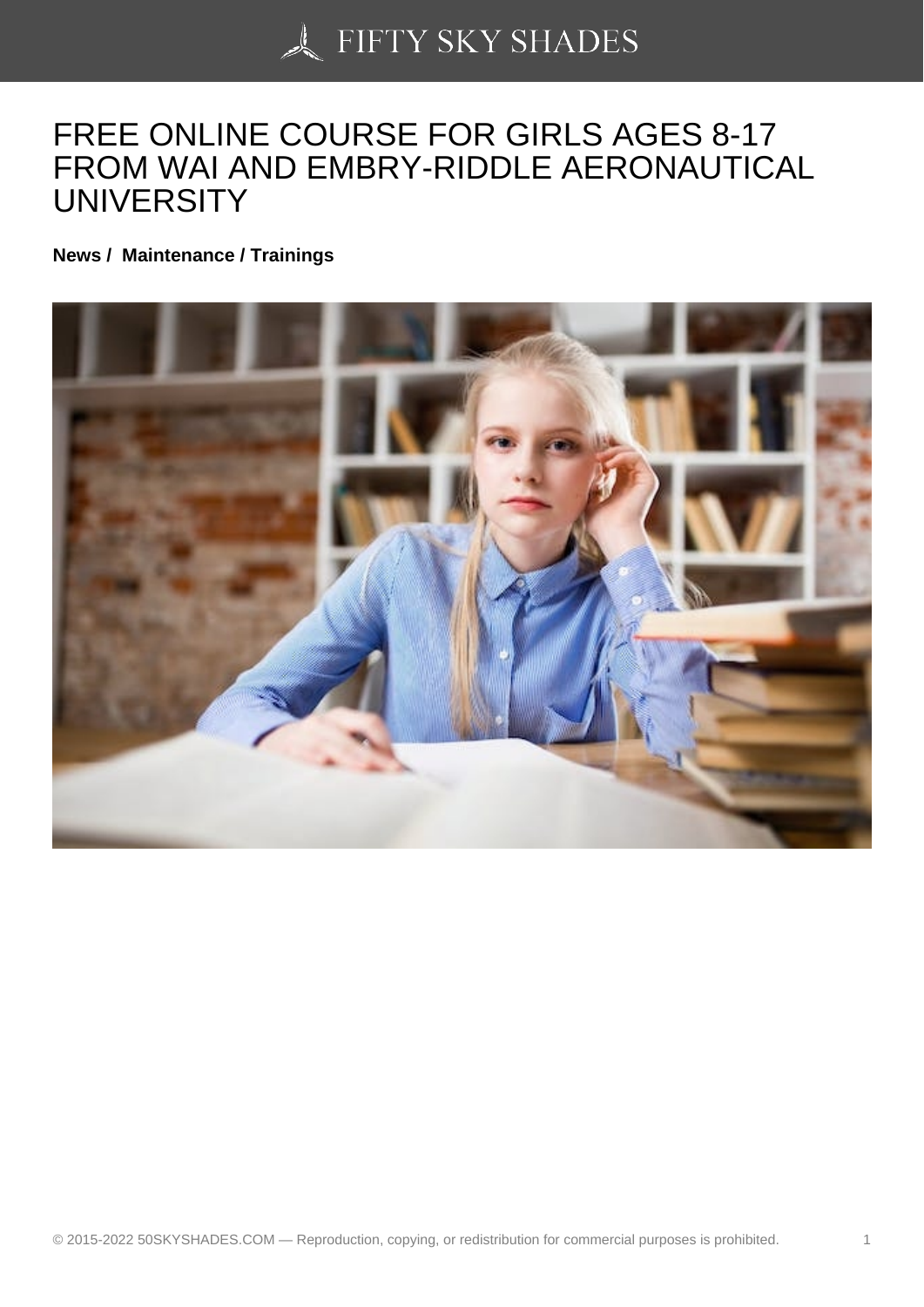In celebration of Women in Aviation International's expanding Girls in Aviation Day, WAI and Embry-Riddle Aeronautical University are pleased to announce a new, self-paced Massive Open Online Course (MOOC) tailored to learners ages 8-17. The free course leverages Embry-Riddle expertise and instructional design to inspire the next generation of aviation professionals.

Students explore aviation terminology, identify the major parts of an airplane, describe the flight characteristics of a helicopter, and discuss the goals of space exploration. There are also engaging activities that take these topics to the next level. Learn how to make a paper helicopter, test your knowledge in the module quizzes, and discover what kind of scientist you could be. Youth who complete the course can earn digital badges and a personalized electronic certificate. The course is offered several times throughout the year, enabling young learners around the globe the opportunity to learn about aviation. Registration is now open. Enroll today, and discover what a career in aviation entails.

"Partnering with Embry-Riddle, a longtime WAI supporter, on this free online course for youth interested in aviation is another tool to expand our reach of our annual internat[ional Girls in](https://wai.us11.list-manage.com/track/click?u=dc1bacd500d566a07d6468f43&id=6d0aa36bfd&e=431a64b1e0) Aviation Day all year round," said Allison McKay, WAI CEO. "Future aviation professionals will be inspired, and we are thrilled to use technology to reach girls in every part of the world and encourage their dreams of pursuing aviation careers."

"Embry-Riddle supports WAI and strives to inspire the next generation of women in our dynamic industry," said Dr. Bettina Mrusek, Assistant Professor with the College of Aeronautics. "We believe in the mission of WAI and look forward to a partnership that helps young ladies go further faster. Aerospace career paths often start with a spark from an air show, a rocket launch, or a role model. We hope this course can be an element that inspires young ladies to join us on an exciting trajectory towards awesome."

To be eligible for enrollment in this course, learners must be at least 13 years old or must have a parent or guardian sign up for this course on behalf of their child. By enrolling in the course, the